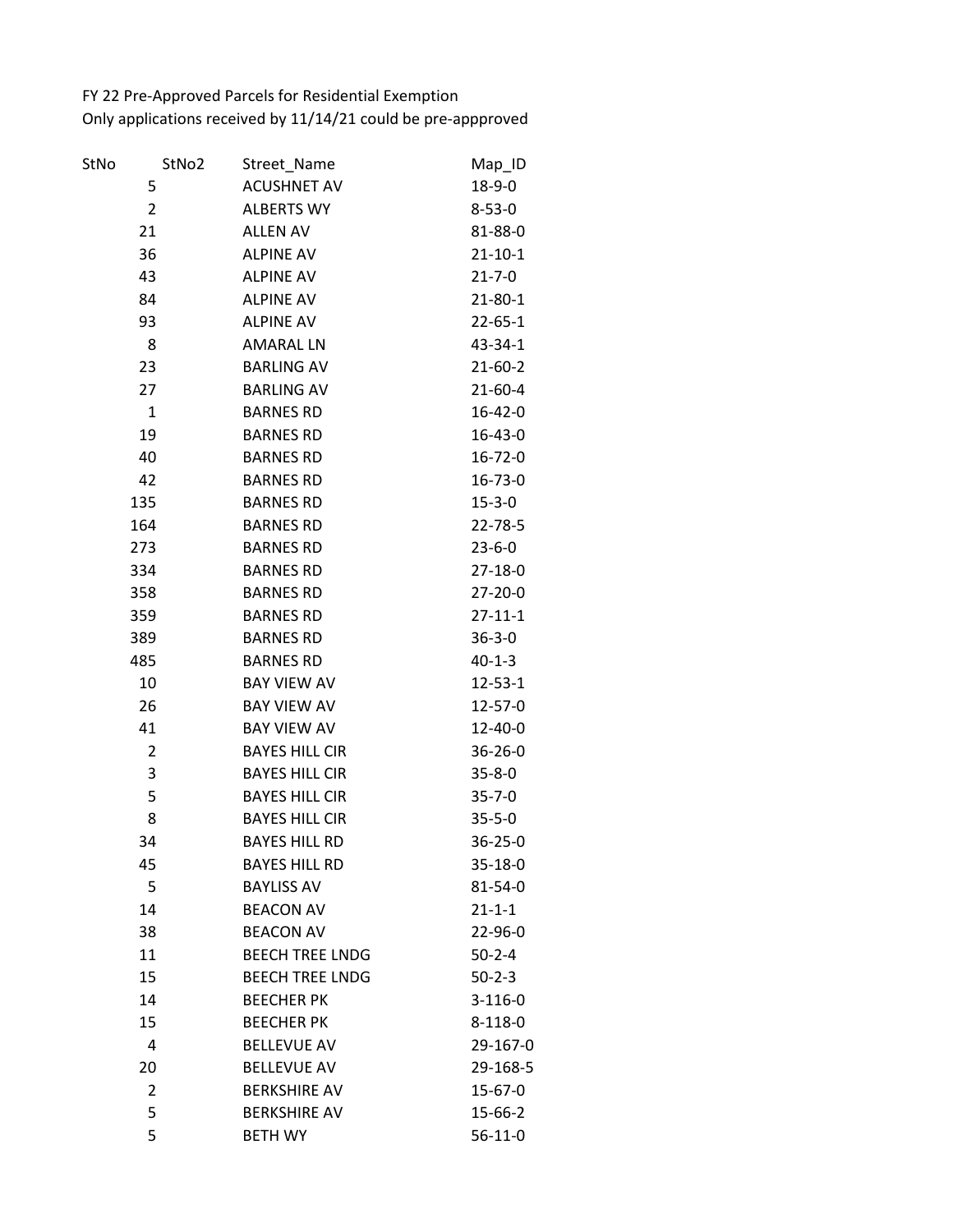| 8              | <b>BRADFORD CT</b>       | $15 - 22 - 0$  |
|----------------|--------------------------|----------------|
| 48             | <b>BREWSTER AV</b>       | $3 - 71 - 0$   |
| $\overline{2}$ | <b>BRIDGE AV</b>         | $1 - 49 - 0$   |
| 6              | <b>BRIDGE AV</b>         | $1 - 48 - 0$   |
| 12             | <b>BRIDGE AV</b>         | $1 - 47 - 0$   |
| 14             | <b>BRIDLE PATH RD</b>    | $39-1-0$       |
| 16             | <b>BRIDLE PATH RD</b>    | $39 - 1 - 1$   |
| 39             | <b>BRIDLE PATH RD</b>    | $38-10-4$      |
| 59             | <b>BRIDLE PATH RD</b>    | $38-10-8$      |
| 16             | <b>BRUSH ISLAND LN</b>   | 43-50-0        |
| 28             | <b>BRUSH POND RD</b>     | $7 - 25 - 1$   |
| 47             | <b>BRUSH POND RD</b>     | $7 - 26 - 0$   |
| 59             | <b>BRUSH POND RD</b>     | $7 - 20 - 0$   |
| 60             | <b>BRUSH POND RD</b>     | $7 - 19 - 0$   |
| 231            | <b>BUDDYS DR</b>         | $56 - 14 - 5$  |
| 21             | <b>BUTLER AV</b>         | 81-261-0       |
| 113            | <b>CALIFORNIA AV</b>     | 15-94-3        |
| 8              | <b>CALVES PASTURE LN</b> | 57-50-0        |
| 8              | <b>CAMP ST</b>           | $4 - 135 - 1$  |
| $\mathbf{1}$   | CANNAHOOT ST             | $4 - 131 - 5$  |
| 48             | <b>CANNAHOOT ST</b>      | $4 - 91 - 3$   |
| 54             | <b>CANNAHOOT ST</b>      | 4-67-1         |
| 11             | <b>CANONICUS AV</b>      | 10-155-0       |
| 13             | <b>CANONICUS AV</b>      | 10-156-0       |
| 48             | <b>CANONICUS AV</b>      | $18 - 3 - 0$   |
| 60             | <b>CANONICUS AV</b>      | 17-41-0        |
| 61             | <b>CANONICUS AV</b>      | 17-38-2        |
| 66             | <b>CAROL LN</b>          | 16-201-0       |
| 70             | <b>CAROL LN</b>          | $16 - 201 - 1$ |
| 10             | <b>CAROLE AV</b>         | 12-49-1        |
| 14             | <b>CAROLE AV</b>         | $12 - 46 - 0$  |
| 20             | <b>CAROLE AV</b>         | 12-45-0        |
| 25             | <b>CAROLE AV</b>         | $12 - 17 - 0$  |
| 29             | <b>CAROLE AV</b>         | 12-18-0        |
| 41             | <b>CAROLE AV</b>         | $12 - 23 - 0$  |
| 11             | <b>CEDAR AV</b>          | $8 - 184 - 0$  |
| 9              | <b>CENTRAL AV</b>        | 81-236-0       |
| 8              | <b>CHAPMAN AV</b>        | $8 - 69 - 0$   |
| 10             | <b>CHAPMAN AV</b>        | $8 - 70 - 0$   |
| 2              | <b>CHECAMA PATH</b>      | $53 - 1 - 1$   |
| 6              | <b>CHECAMA PATH</b>      | $53 - 1 - 3$   |
| 10             | <b>CHECAMA PATH</b>      | $53 - 1 - 0$   |
| 8              | <b>CHESTNUT AV</b>       | $8-160-0$      |
| 43             | <b>CHICKAWAUKEE ST</b>   | $4 - 78 - 0$   |
| 42             | <b>CHURCH AV</b>         | $3-122-0$      |
| 52             | <b>CHURCH AV</b>         | $3-103-0$      |
| 62             | <b>CHURCH AV</b>         | $8 - 117 - 0$  |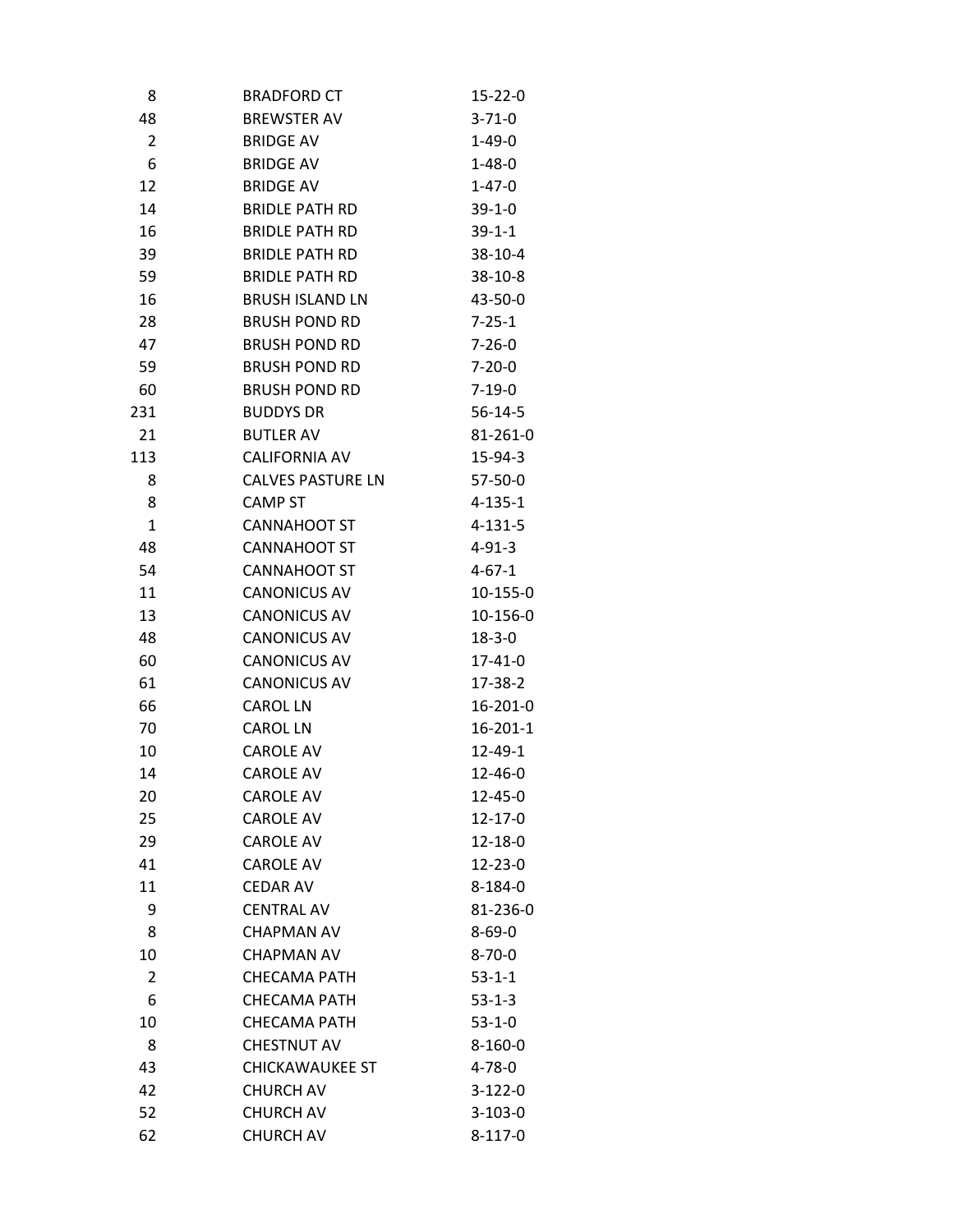| 157            | <b>CIRCUIT AV</b>       | 11-199-0      |
|----------------|-------------------------|---------------|
| 23             | <b>CIRCUIT AV EXT</b>   | $8-291-0$     |
| 4              | <b>CLAY AV</b>          | $4 - 50 - 2$  |
| $\overline{7}$ | <b>CLAY AV</b>          | $4 - 54 - 0$  |
| 32             | <b>CLAY AV</b>          | $4 - 50 - 0$  |
| $\overline{2}$ | <b>CLINTON AV</b>       | $81 - 1 - 0$  |
| 9              | <b>CLINTON AV</b>       | 81-69-0       |
| 35             | <b>CLINTON AV</b>       | 81-188-0      |
| 62             | <b>CLINTON AV</b>       | 81-348-0      |
| 88             | <b>CLINTON AV</b>       | 81-619-0      |
| 54             | <b>COLUMBIAN AV</b>     | $15 - 81 - 2$ |
| 56             | <b>COLUMBIAN AV</b>     | 15-81-0       |
| 59             | <b>COLUMBIAN AV</b>     | 15-69-0       |
| 66             | <b>COLUMBIAN AV</b>     | $15 - 79 - 1$ |
| 17             | <b>CONCORD AV</b>       | $22 - 52 - 2$ |
| 26             | <b>CONCORD AV</b>       | $22 - 55 - 0$ |
| 72             | <b>CONCORD AV</b>       | $22 - 60 - 0$ |
| 80             | <b>CONCORD AV</b>       | $22 - 60 - 1$ |
| 3              | <b>CORAL AV</b>         | $3-124-0$     |
| 19             | <b>COUNTY RD</b>        | $7 - 10 - 0$  |
| 50             | <b>COUNTY RD</b>        | $7 - 86 - 0$  |
| 53             | <b>COUNTY RD</b>        | $7 - 15 - 0$  |
| 81             | <b>COUNTY RD</b>        | $12 - 12 - 0$ |
| 87             | <b>COUNTY RD</b>        | $12 - 13 - 0$ |
| 100            | <b>COUNTY RD</b>        | 12-131-0      |
| 106            | <b>COUNTY RD</b>        | 12-131-4      |
| 133            | <b>COUNTY RD</b>        | 12-85-0       |
| 148            | <b>COUNTY RD</b>        | 12-124-0      |
| 162            | <b>COUNTY RD</b>        | 16-194-0      |
| 172            | <b>COUNTY RD</b>        | 16-190-0      |
| 191            | <b>COUNTY RD</b>        | $16 - 41 - 0$ |
| 245            | <b>COUNTY RD</b>        | 16-104-2      |
| 281            | <b>COUNTY RD</b>        | 21-99-0       |
| 303            | <b>COUNTY RD</b>        | 21-93-2       |
| 331            | <b>COUNTY RD</b>        | 29-154-1      |
| 464            | <b>COUNTY RD</b>        | 43-32-0       |
| 472            | <b>COUNTY RD</b>        | 43-34-2       |
| 484            | <b>COUNTY RD</b>        | 43-55-0       |
| 11             | DEBETTENCOURT PL        | 17-59-0       |
| 15             | <b>DEBETTENCOURT PL</b> | 17-58-0       |
| 31             | DEER RUN RD             | 55-46-0       |
| 41             | DEER RUN RD             | 55-38-0       |
| 42             | DEER RUN RD             | $55 - 23 - 0$ |
| 52             | DEER RUN RD             | 55-33-0       |
| 60             | DEER RUN RD             | 55-35-0       |
| 68             | DEER RUN RD             | $54 - 4 - 0$  |
| 3              | <b>DIVAS WY</b>         | 17-54-0       |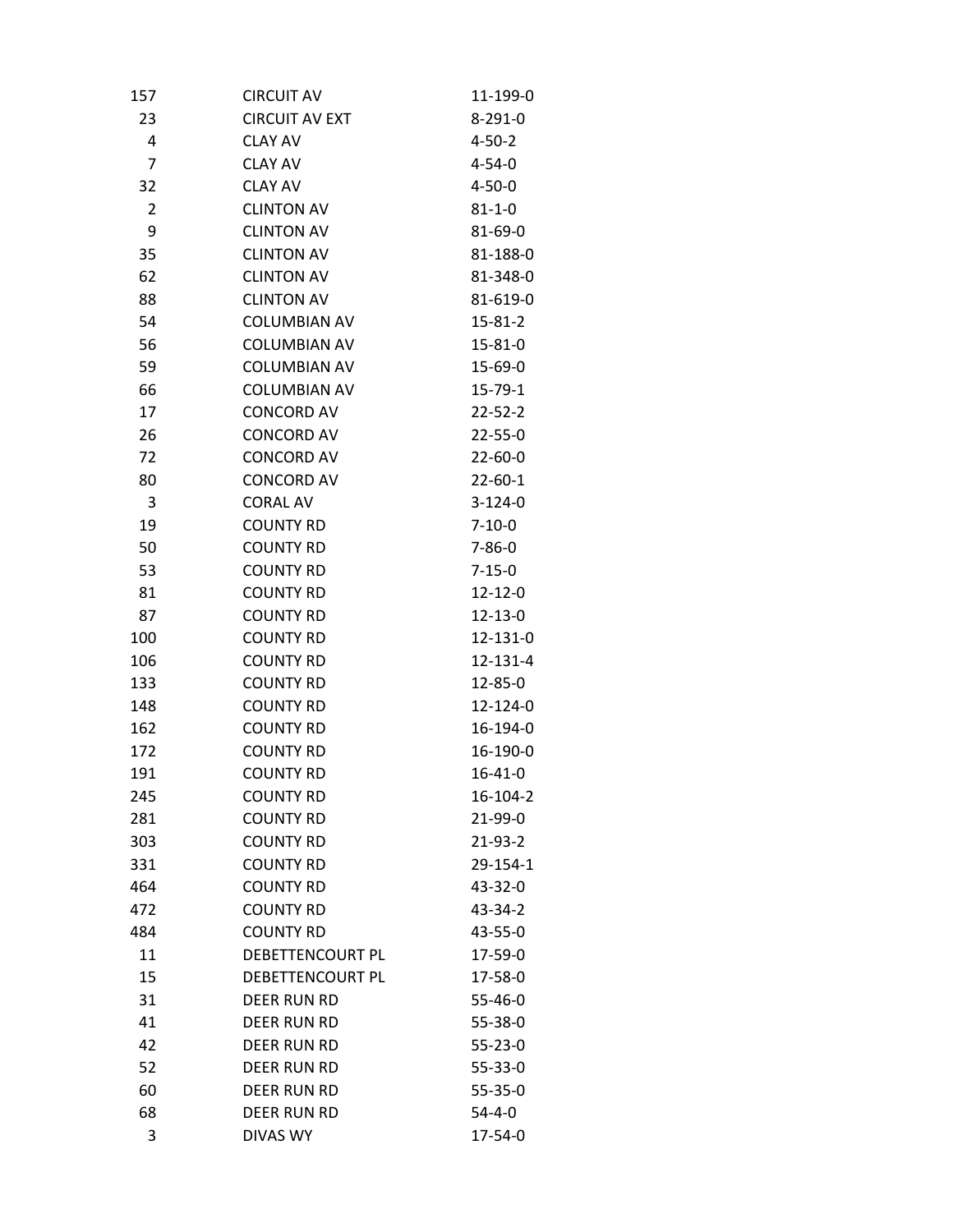| 6              | <b>DOAR ST</b>         | $7 - 160 - 3$ |
|----------------|------------------------|---------------|
| 10             | <b>DOAR ST</b>         | $7 - 160 - 0$ |
| 23             | DOLLY LN               | 55-30-0       |
| 27             | <b>DOLLY LN</b>        | 55-29-0       |
| 29             | <b>DOLLY LN</b>        | $55 - 28 - 0$ |
| 25             | DOUBLE OX RD           | $27 - 22 - 0$ |
| $\mathbf{1}$   | <b>DREAMERS WY</b>     | 12-129-4      |
| 22             | <b>DREAMERS WY</b>     | 12-129-11     |
| 31             | <b>DREAMERS WY</b>     | 12-129-16     |
| 32             | <b>DREAMERS WY</b>     | 12-129-14     |
| 15             | <b>DUDLEY AV</b>       | $3 - 73 - 0$  |
| 31             | <b>DUDLEY AV</b>       | $3 - 67 - 0$  |
| 9              | DUKES COUNTY AV        | 81-338-1      |
| 93             | <b>DUKES COUNTY AV</b> | $11-217-3$    |
| 101            | <b>DUKES COUNTY AV</b> | 11-214-0      |
| 115            | DUKES COUNTY AV        | $17 - 21 - 0$ |
| 11             | <b>EAST CHOP DR</b>    | $8 - 133 - 0$ |
| 17             | <b>EAST CHOP DR</b>    | $8 - 132 - 0$ |
| 19             | <b>EAST CHOP DR</b>    | $8 - 131 - 0$ |
| 47             | <b>EAST CHOP DR</b>    | $3 - 1 - 0$   |
| 222 R          | <b>EAST CHOP DR</b>    | $2 - 6 - 1$   |
| 225            | <b>EAST CHOP DR</b>    | $2 - 83 - 1$  |
| 233            | <b>EAST CHOP DR</b>    | $2 - 2 - 0$   |
| 239            | <b>EAST CHOP DR</b>    | $2 - 1 - 0$   |
| $\overline{2}$ | <b>EAST MEADOW LN</b>  | 34-52-35      |
| 5              | <b>EAST MEADOW LN</b>  | 34-52-39      |
| $\overline{7}$ | <b>EAST MEADOW LN</b>  | 34-52-38      |
| 8              | <b>EAST MEADOW LN</b>  | 34-52-37      |
| $\overline{2}$ | <b>EAST SIDE RD</b>    | $13 - 7 - 0$  |
| 13             | <b>EASTVILLE AV</b>    | $7-146-0$     |
| 19             | <b>EASTVILLE AV</b>    | $7 - 147 - 0$ |
| 18             | EDGARTOWN/VH RD        | $56-17-0$     |
| 124            | EDGARTOWN/VH RD        | $50-32-2$     |
| 134            | EDGARTOWN/VH RD        | $50 - 33 - 0$ |
| 138            | <b>EDGARTOWN/VH RD</b> | $50 - 34 - 0$ |
| 148 B          | EDGARTOWN/VH RD        | $50 - 36 - 2$ |
| $\overline{2}$ | <b>ELISHA LN</b>       | $40 - 5 - 0$  |
| 12             | ELMWOOD AV             | $8 - 11 - 0$  |
| 12             | <b>FAIRMOUNT AV</b>    | 16-80-D       |
| 11             | <b>FAIRWAY DR</b>      | 37-42-0       |
| 20             | <b>FAIRWAY DR</b>      | 37-36-0       |
| 22             | <b>FAIRWAY DR</b>      | 37-35-0       |
| 267            | <b>FARM NECK WY</b>    | $29 - 4 - 0$  |
| 12             | <b>FARM PATH</b>       | 56-14-14      |
| 15             | <b>FARM POND RD</b>    | 19-27-0       |
| 22             | <b>FARM POND RD</b>    | 20-142-0      |
| 26             | <b>FARM POND RD</b>    | 20-139-0      |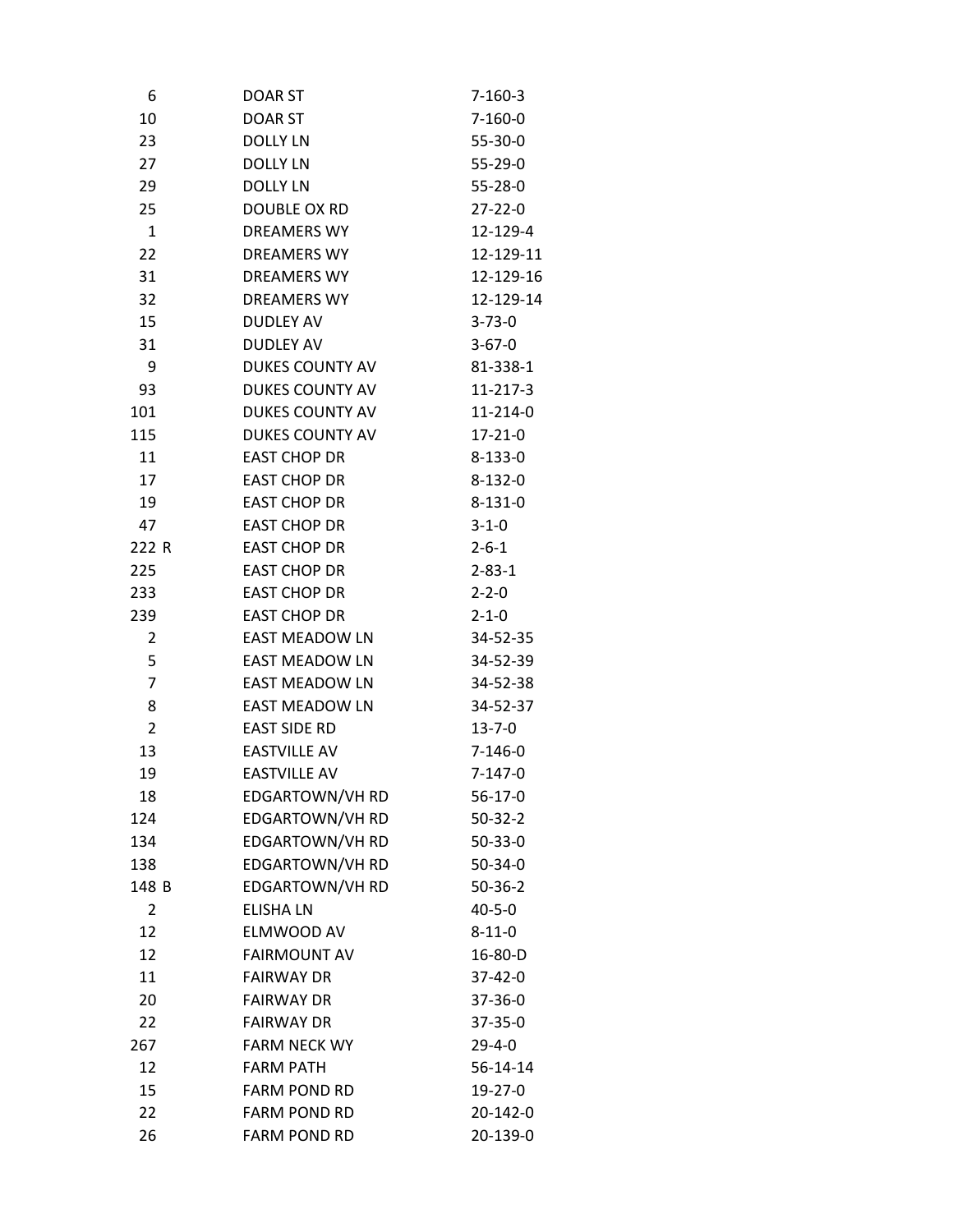| 9   | <b>FERREIRA WY</b>     | 12-128-2      |
|-----|------------------------|---------------|
| 15  | <b>FERREIRA WY</b>     | 12-128-3      |
| 10  | <b>FIREHOUSE LN</b>    | 16-183-0      |
| 22  | <b>FIREHOUSE LN</b>    | 16-188-0      |
| 22  | <b>FITCHBURG AV</b>    | 15-35-0       |
| 16  | <b>FOREST AV</b>       | $22 - 50 - 1$ |
| 73  | <b>FOREST AV</b>       | 22-39-4       |
| 10  | <b>FOREST CIR</b>      | 81-225-0      |
| 10  | <b>FOREST HILL AV</b>  | 11-248-0      |
| 11  | <b>FOREST HILL AV</b>  | 11-238-0      |
| 14  | <b>FOREST HILL AV</b>  | 11-247-0      |
| 18  | <b>FOREST HILL AV</b>  | 11-245-0      |
| 27  | <b>FOREST HILL AV</b>  | 11-257-0      |
| 8   | <b>FOURTH AV</b>       | 81-149-0      |
| 10  | <b>FRANKLIN AV</b>     | 11-236-0      |
| 26  | <b>FRANKLIN AV</b>     | 11-251-0      |
| 27  | <b>FRANKLIN AV</b>     | 11-228-2      |
| 31  | <b>FRANKLIN AV</b>     | $17 - 3 - 1$  |
| 36  | <b>FRANKLIN AV</b>     | 17-97-0       |
| 40  | <b>FRANKLIN AV</b>     | 17-96-0       |
| 41  | <b>FRANKLIN AV</b>     | 17-4-0        |
| 6   | <b>FRANKLIN ST EXT</b> | 11-377-0      |
| 6   | <b>FRONT ST</b>        | $16 - 5 - 0$  |
| 68  | <b>FRONT ST</b>        | 16-102-0      |
| 140 | <b>FRONT ST</b>        | 21-88-4       |
| 141 | <b>FRONT ST</b>        | $21 - 31 - 1$ |
| 149 | <b>FRONT ST</b>        | 21-34-1       |
| 150 | <b>FRONT ST</b>        | $21 - 88 - 2$ |
| 60  | <b>GARVIN ST</b>       | 11-363-0      |
| 74  | <b>GARVIN ST</b>       | 11-372-0      |
| 90  | <b>GARVIN ST</b>       | 11-382-1      |
| 16  | <b>GLENWOOD AV</b>     | $8 - 27 - 0$  |
| 11  | <b>GOA WAY</b>         | 17-109-4      |
| 8   | <b>GOODE ST</b>        | 11-253-0      |
| 9   | <b>GOODE ST</b>        | 11-254-1      |
| 4   | <b>GORHAM AV</b>       | 11-335-1      |
| 6   | <b>GORHAM AV</b>       | 11-333-0      |
| 30  | <b>GRAHAM AV</b>       | $8 - 251 - 0$ |
| 32  | <b>GRAHAM AV</b>       | $8 - 250 - 0$ |
| 2   | <b>GREAT ROCK RD</b>   | $37 - 1 - 12$ |
| 9   | <b>GREAT ROCK RD</b>   | $37 - 45 - 1$ |
| 25  | <b>GREEN AV</b>        | $2 - 22 - 0$  |
| 9   | <b>GROVEDALE RD</b>    | $22 - 21 - 2$ |
| 10  | <b>GROVEDALE RD</b>    | $22 - 29 - 1$ |
| 20  | <b>GROVEDALE RD</b>    | $22 - 28 - 1$ |
| 27  | <b>GROVEDALE RD</b>    | $22 - 22 - 1$ |
| 50  | <b>GROVEDALE RD</b>    | $22 - 25 - 7$ |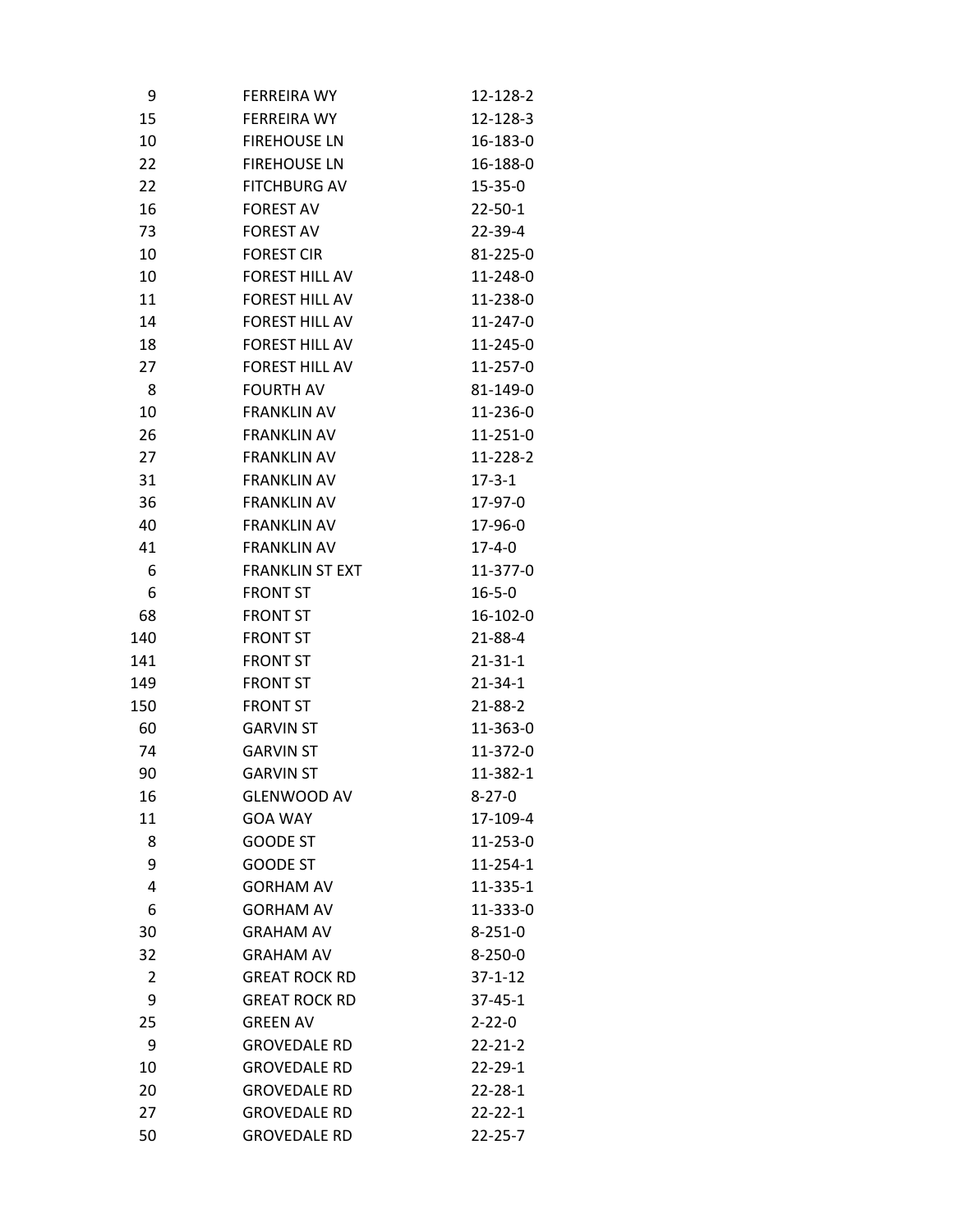| 63             | <b>GROVEDALE RD</b>        | 28-3-2        |
|----------------|----------------------------|---------------|
| 70             | <b>GROVEDALE RD</b>        | 28-9-1        |
| 78             | <b>GROVEDALE RD</b>        | $28 - 8 - 2$  |
| 33             | <b>HAMPSON AV</b>          | $8-195-0$     |
| 41             | <b>HAMPSON AV</b>          | $8-196-0$     |
| 8              | <b>HARTHAVEN RD</b>        | 17-123-0      |
| 37             | <b>HARTHAVEN RD</b>        | $20 - 36 - 0$ |
| 14             | <b>HARVESTER WY</b>        | 48-90-0       |
| 35             | <b>HAWTHORNE AV</b>        | $22 - 47 - 3$ |
| 41             | <b>HAY PATH RD</b>         | $38 - 8 - 1$  |
| 51             | <b>HAY PATH RD</b>         | $38 - 7 - 0$  |
| 57             | <b>HAY PATH RD</b>         | $38-12-0$     |
| 59             | <b>HAY PATH RD</b>         | $38 - 6 - 0$  |
| 45             | <b>HEAD OF THE POND RD</b> | $40 - 13 - 0$ |
| 51             | <b>HEAD OF THE POND RD</b> | $39-14-0$     |
| 53             | HEAD OF THE POND RD        | $39-13-0$     |
| 11             | <b>HIDDEN COVE RD</b>      | 57-76-0       |
| 9              | <b>HIGH MEADOW LN</b>      | $35 - 40 - 0$ |
| 18             | <b>HIGH MEADOW LN</b>      | $35 - 33 - 0$ |
| 10             | <b>HITCHINGS CIR</b>       | 16-162-6      |
| 27             | <b>HITCHINGS CIR</b>       | 16-162-11     |
| 76             | <b>HOLMES HOLE RD</b>      | $24 - 12 - 0$ |
| 16             | <b>HUDSON AV</b>           | $21 - 18 - 1$ |
| 20             | <b>HUDSON AV</b>           | $21 - 18 - 2$ |
| 24             | <b>HUDSON AV</b>           | $21 - 18 - 3$ |
| 111            | <b>HUDSON AV</b>           | 15-78-0       |
| 11             | <b>INCA RD</b>             | 12-127-8      |
| 30             | <b>INCA RD</b>             | 12-127-14     |
| 44             | <b>IRON HILL RD</b>        | $51 - 1 - 7$  |
| 45             | <b>IRON HILL RD</b>        | $51 - 1 - 1$  |
| $\overline{2}$ | <b>IRVING AV</b>           | $22 - 27 - 1$ |
| 8              | <b>IRVING AV</b>           | $22 - 26 - 0$ |
| $\overline{7}$ | <b>ISAAC AV</b>            | $22 - 53 - 3$ |
| 71             | <b>ISAAC AV</b>            | $22 - 59 - 0$ |
| 9              | <b>JAMES PL</b>            | $7 - 69 - 0$  |
| 20             | <b>JENNIFER WY</b>         | 34-54-0       |
| 17             | <b>JOHN WESLEY AV</b>      | $3-110-0$     |
| 5              | <b>JOHNS WY</b>            | 12-131-8      |
| 11             | <b>JOHNS WY</b>            | 12-131-6      |
| 10             | <b>JUNE AV</b>             | $12 - 6 - 0$  |
| 12             | <b>JUNE AV</b>             | $12 - 4 - 0$  |
| 15             | <b>JUNE AV</b>             | $7 - 62 - 0$  |
| 17             | <b>JUNE AV</b>             | $7 - 37 - 1$  |
| 25             | <b>JUNE AV</b>             | $7 - 39 - 0$  |
| 26             | <b>JUNE AV</b>             | $7 - 59 - 0$  |
| 27             | <b>JUNE AV</b>             | $7 - 42 - 0$  |
| 32             | <b>JUNE AV</b>             | $7 - 56 - 0$  |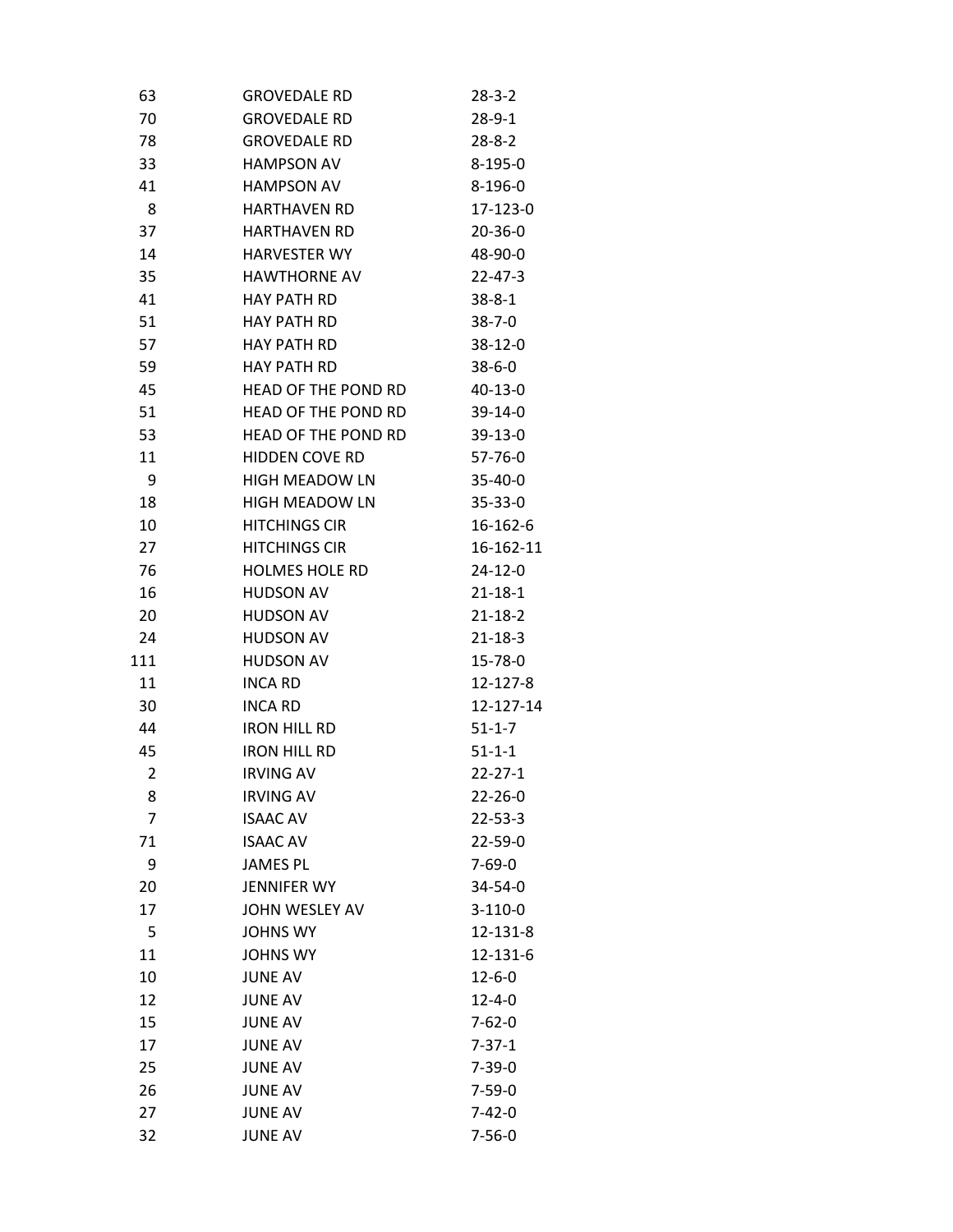| 37             | KATAMA AV               | 17-43-0       |
|----------------|-------------------------|---------------|
| 39             | KATAMA AV               | 17-44-0       |
| 47             | KATAMA AV               | $18 - 11 - 0$ |
| 21             | <b>KENNEBEC AV</b>      | 9-20-1A5      |
| 57             | <b>KENNEBEC AV</b>      | $11 - 12 - 0$ |
| 24             | <b>KENNEY RD</b>        | $7 - 241 - 2$ |
| 11             | <b>KEYSTONE RD</b>      | $38-9-5$      |
| 25             | <b>LAGOON RD</b>        | 12-91-0       |
| 31             | LAGOON RD               | 12-92-0       |
| 41             | LAGOON RD               | 12-93-0       |
| 47             | LAGOON RD               | 12-94-0       |
| $\overline{2}$ | LAGRANGE AV             | $15-17-0$     |
| $\overline{7}$ | <b>LAURAS WY</b>        | 16-177-5      |
| 15             | LAUREL AV               | $8 - 90 - 0$  |
| 17             | <b>LAUREL AV</b>        | $8 - 91 - 0$  |
| 18             | LAUREL AV               | $8 - 38 - 0$  |
| 5              | <b>LAWRENCE AV</b>      | $8 - 219 - 0$ |
| $\overline{2}$ | <b>LESLIE'S LN</b>      | $7 - 72 - 0$  |
| 25             | <b>LEXINGTON AV</b>     | $2 - 63 - 0$  |
| 22             | <b>LINDEN AV</b>        | $15 - 18 - 0$ |
| $\overline{2}$ | <b>LINTON AV</b>        | $7 - 218 - 0$ |
| 20             | <b>LINTON AV</b>        | $7 - 225 - 1$ |
| 24             | <b>LINTON AV</b>        | $7 - 227 - 1$ |
| 52             | <b>LINTON AV</b>        | $7 - 106 - 0$ |
| $\mathbf{1}$   | LINWOOD AV              | $21 - 94 - 0$ |
| $\mathbf{1}$   | LITTLE POND RD          | $52 - 1 - 3$  |
| $\overline{2}$ | LITTLE ROCK WY          | $37 - 1 - 7$  |
| 3              | LITTLE ROCK WY          | $37 - 1 - 2$  |
| 11             | <b>LITTLE ROCK WY</b>   | $37-1-9$      |
| 35             | LOWER DOUGLAS LN        | 16-117-0      |
| 39             | <b>LOWER DOUGLAS LN</b> | 21-106-0      |
| 7              | <b>MADISON AV</b>       | $3 - 175 - 0$ |
| 18             | <b>MADISON AV</b>       | $4 - 53 - 2$  |
| 23             | MAE AV                  | $7 - 55 - 0$  |
| 25             | MAE AV                  | $7 - 55 - 1$  |
| 27             | MAE AV                  | $7 - 55 - 2$  |
| 39             | MAE AV                  | $7 - 48 - 0$  |
| 41             | <b>MANCHESTER AV</b>    | $22 - 25 - 2$ |
| 45             | <b>MANCHESTER AV</b>    | $22 - 25 - 4$ |
| 66             | <b>MANCHESTER AV</b>    | 22-39-7       |
| 76             | <b>MANCHESTER AV</b>    | 22-39-5       |
| 92             | <b>MANCHESTER AV</b>    | 28-14-2       |
| 123            | <b>MANCHESTER AV</b>    | $28 - 13 - 1$ |
| 3              | <b>MAPLE AV</b>         | $8 - 39 - 0$  |
| 22             | <b>MAPLE AV</b>         | $8 - 16 - 0$  |
| 16             | <b>MARTHAS PARK RD</b>  | 19-18-0       |
| 27             | <b>MARTHAS PARK RD</b>  | 20-141-0      |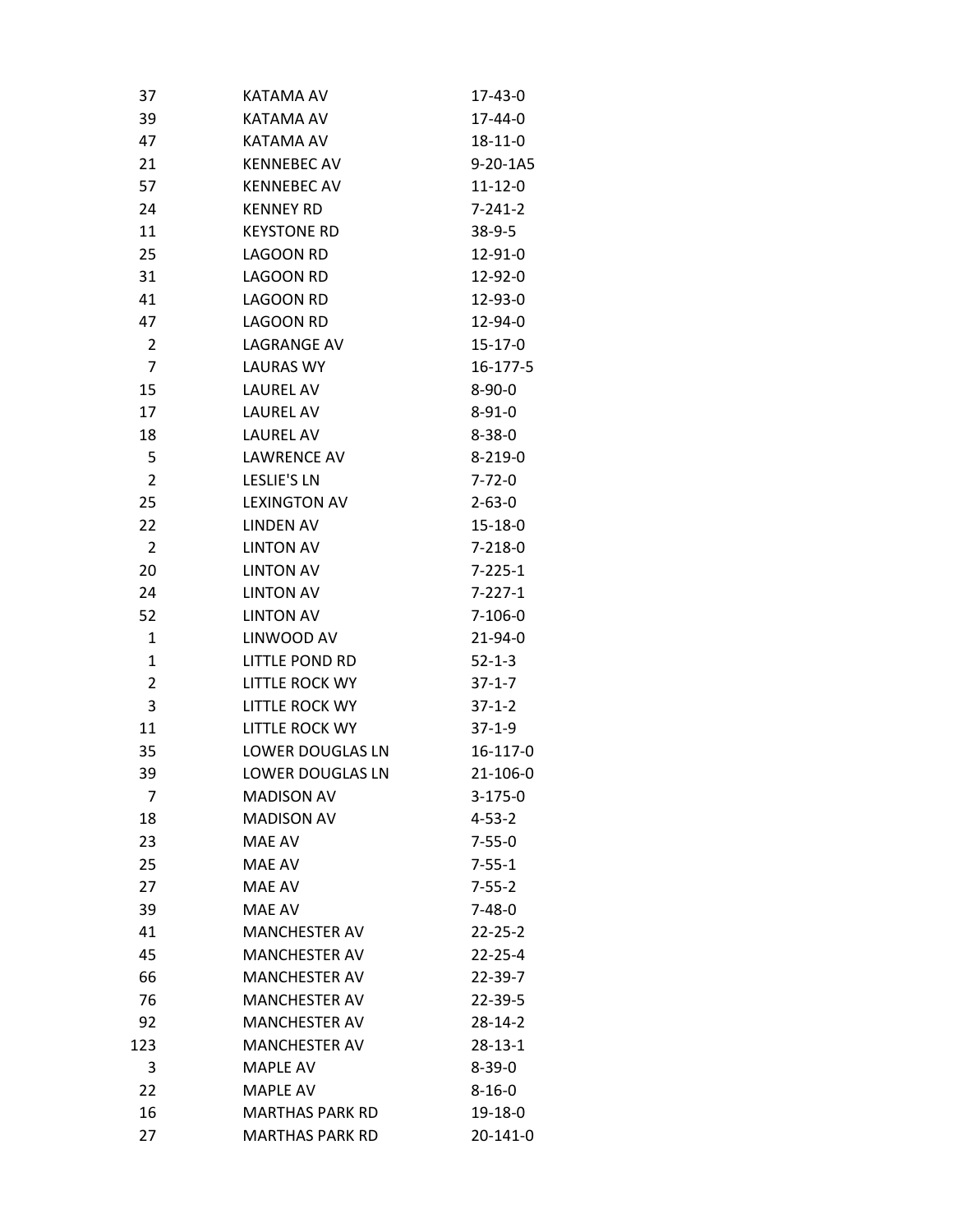| 33             | MARTHAS PARK RD         | 20-140-0      |
|----------------|-------------------------|---------------|
| 5              | <b>MASONIC AV</b>       | 11-188-0      |
| 16             | MASSASOIT AV            | $11 - 51 - 0$ |
| $\overline{2}$ | <b>MAYHEW WY</b>        | 29-182-0      |
| 79             | MEADOW AV               | 4-28-0        |
| 12             | MEADOW VIEW RD          | 34-52-70      |
| 30             | MEADOW VIEW RD          | 34-52-65      |
| 60             | <b>MEADOW VIEW RD</b>   | $35 - 73 - 0$ |
| 70             | MEADOW VIEW RD          | 35-76-0       |
| 76             | MEADOW VIEW RD          | $35 - 78 - 0$ |
| 21             | <b>MENAHAN ST</b>       | $7-126-0$     |
| 37             | <b>MENAHAN ST</b>       | $7 - 154 - 0$ |
| 19             | <b>MERITON AV</b>       | $7 - 214 - 0$ |
| 10             | <b>MESHAKET WY</b>      | 49-12-14      |
| 21             | <b>MESHAKET WY</b>      | 49-12-9       |
| 22             | <b>MESHAKET WY</b>      | 49-12-16      |
| 32             | <b>MESHAKET WY</b>      | 49-12-17      |
| 46             | <b>MESHAKET WY</b>      | 49-12-19      |
| 49             | <b>MESHAKET WY</b>      | $49-12-2$     |
| 41             | <b>MOCKINGBIRD DR</b>   | $56-1-0$      |
| 33             | MONAHEGAN AV            | $4 - 62 - 0$  |
| 39             | MONAHEGAN AV            | $4 - 61 - 0$  |
| 41             | <b>MONAHEGAN AV</b>     | $4 - 44 - 1$  |
| 3              | <b>MONTGOMERY SQ</b>    | 81-379-0      |
| 9              | <b>MORGAN LUCE LN</b>   | $37-19-0$     |
| 11             | <b>MORGAN LUCE LN</b>   | $37 - 20 - 0$ |
| 13             | <b>MORGAN LUCE LN</b>   | $26 - 4 - 0$  |
| 19             | <b>MORGAN LUCE LN</b>   | 26-1-0        |
| 5              | MOSS AV                 | $8 - 68 - 1$  |
| 4              | <b>MOURNING DOVE WY</b> | 48-11-0       |
| 5              | <b>MOURNING DOVE WY</b> | 48-9-0        |
| 12             | <b>MOURNING DOVE WY</b> | 48-5-0        |
| 22             | <b>MUNROE AV</b>        | $3-169-0$     |
| 59             | <b>MUNROE AV</b>        | $3-177-1$     |
| 61             | <b>MUNROE AV</b>        | 3-183-0       |
| 5              | <b>MURRANT AV</b>       | $38 - 3 - 0$  |
| 16             | <b>MYRTLE AV</b>        | $8 - 28 - 0$  |
| 5              | <b>NAHOMON ST</b>       | $4 - 129 - 2$ |
| 38             | NARRAGANSETT AV         | $10 - 54 - 0$ |
| 56 3A          | NARRAGANSETT AV         | 11-24-3A      |
| 5              | <b>NASHAWENA PK</b>     | 11-97-0       |
| 26             | <b>NASHAWENA PK</b>     | 11-106-0      |
| 41             | <b>NASHAWENA PK</b>     | 11-123-0      |
| 45             | <b>NASHAWENA PK</b>     | 11-122-0      |
| 28             | <b>NAUSHON AV</b>       | 17-35-0       |
| 63 63A61       | <b>NAUSHON AV</b>       | 17-28-0       |
| 429            | <b>NEAL WY</b>          | 34-59-0       |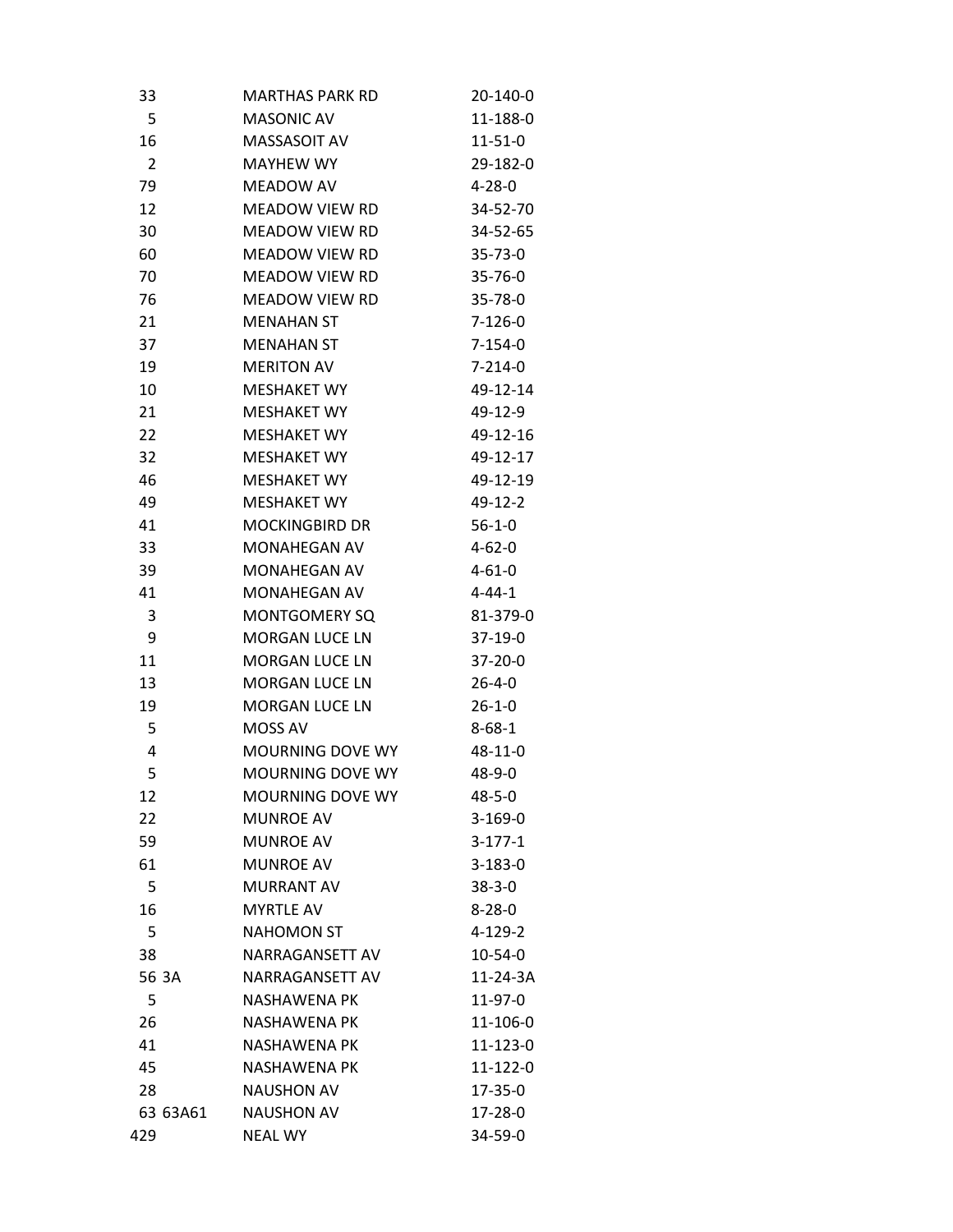| 12             |      | NELLA ST           | 22-107-4      |
|----------------|------|--------------------|---------------|
| 15             |      | NELLA ST           | 22-110-0      |
| 18             |      | <b>NETOCK AV</b>   | $7 - 167 - 4$ |
| 20             |      | <b>NETOCK AV</b>   | $7-167-3$     |
| 58             |      | <b>NETOCK AV</b>   | $4 - 130 - 1$ |
| 71             |      | <b>NETOCK AV</b>   | 4-98-1        |
| 57             |      | <b>NEW YORK AV</b> | $8 - 49 - 0$  |
| 64             |      | <b>NEW YORK AV</b> | 8-178-0       |
| 68             |      | <b>NEW YORK AV</b> | 8-179-0       |
| 71             |      | <b>NEW YORK AV</b> | $8 - 15 - 0$  |
| 109            |      | <b>NEW YORK AV</b> | $4 - 84 - 0$  |
| 135            |      | <b>NEW YORK AV</b> | $4 - 67 - 0$  |
| 152            |      | <b>NEW YORK AV</b> | 4-101-0       |
| 155            |      | <b>NEW YORK AV</b> | $4 - 37 - 0$  |
| 162            |      | <b>NEW YORK AV</b> | $4 - 109 - 1$ |
| 207            |      | <b>NEWTON RD</b>   | 15-37-0       |
| 227            |      | <b>NEWTON RD</b>   | 13-49-0       |
| 28             |      | <b>NORRIS AV</b>   | 16-209-0      |
| 38             |      | <b>NORRIS AV</b>   | 12-171-2      |
| 54             |      | <b>NORRIS AV</b>   | 12-173-0      |
| 15             |      | NORTH MEADOW LN    | $35 - 63 - 0$ |
| 31             |      | <b>NUNPAUG ST</b>  | $7 - 141 - 0$ |
| 17             |      | OAK AV             | 7-180-1       |
| 46             |      | OAK AV             | $7 - 207 - 0$ |
| 18             |      | OAK WOOD LN        | $27-17-2$     |
| 21             |      | OAK WOOD LN        | 27-17-4       |
| 61 F           |      | <b>OCEAN AV</b>    | 10-4-F        |
| 93             |      | <b>OCEAN AV</b>    | $10-15-0$     |
| $\mathbf{1}$   |      | OLD DIRT RD        | $22 - 14 - 0$ |
| 23             |      | OLD HARBOR LN      | 34-40-0       |
| 39             |      | <b>OLINDA AV</b>   | 12-106-0      |
| 13             |      | <b>OLIVE ST</b>    | 15-88-1       |
| 18             |      | <b>OLIVE ST</b>    | 22-112-0      |
| $\mathbf{1}$   |      | ONONDAGA AV        | 22-104-1      |
| 8              |      | <b>ONONDAGA AV</b> | 22-113-3      |
| 24             |      | ONONDAGA AV        | 22-102-1      |
| $\overline{2}$ |      | <b>OSPREY LN</b>   | 43-30-0       |
| 16             |      | <b>OXFORD AV</b>   | $21 - 35 - 0$ |
| 45             |      | PACHICO CR         | 40-1-4        |
| 55             |      | PACIFIC AV         | 11-265-0      |
| 94             |      | <b>PARK ST</b>     | $1 - 52 - 1$  |
| 102            |      | <b>PARK ST</b>     | $1 - 50 - 0$  |
|                | 9 9A | PAULDING AV        | $7-194-0$     |
| 2              |      | PENNACOOK AV       | 10-134-M      |
| 28             |      | PENNACOOK AV       | 10-121-0      |
| 42             |      | PENNACOOK AV       | 10-108-0      |
| 55             |      | PENNACOOK AV       | 11-54-0       |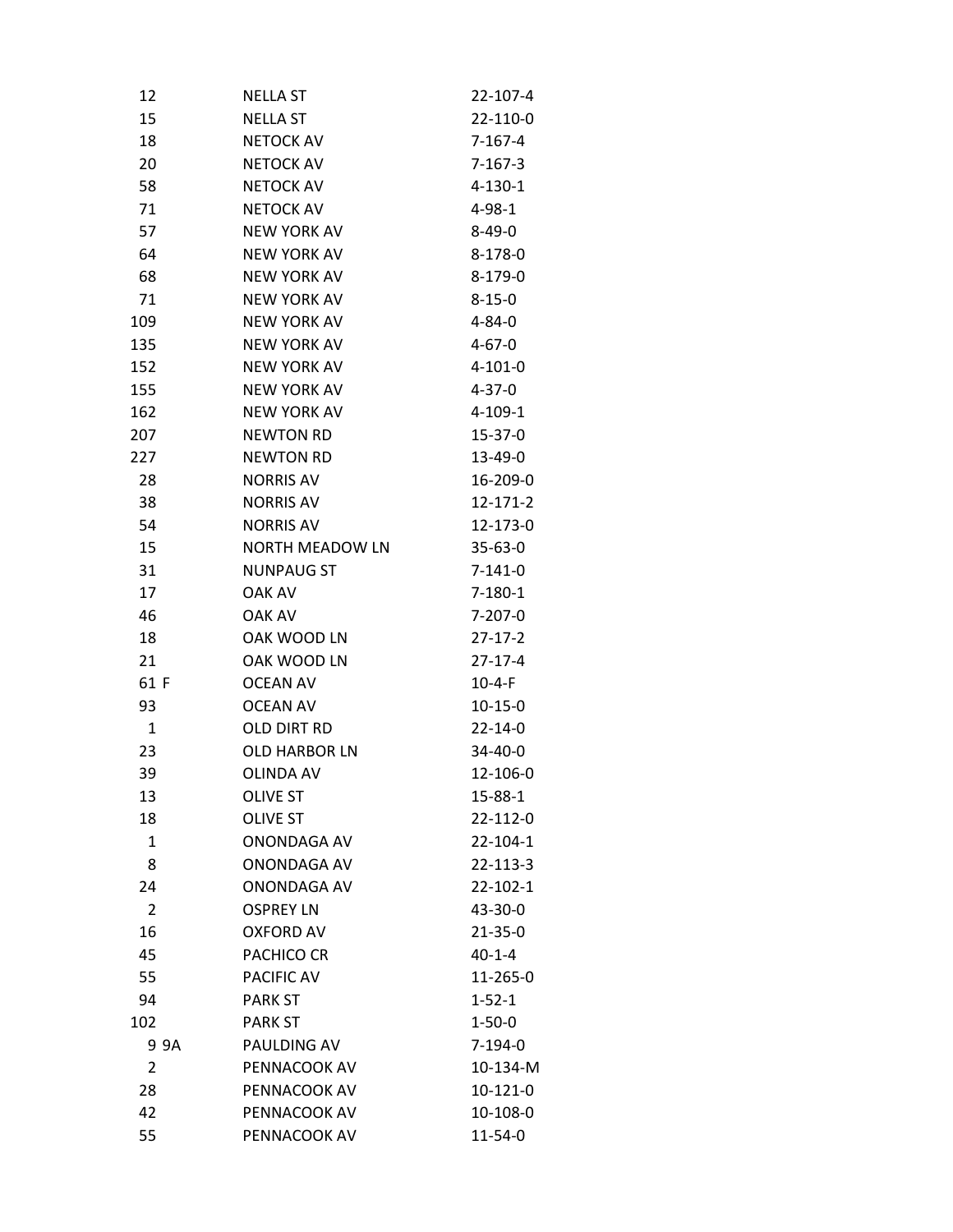| 64             | PENNACOOK AV            | $11 - 75 - 0$  |
|----------------|-------------------------|----------------|
| 83             | PENNACOOK AV            | $11 - 41 - 0$  |
| 82             | PENNSYLVANIA AV         | $22 - 65 - 0$  |
| 83             | PENNSYLVANIA AV         | 22-94-2        |
| 84             | PENNSYLVANIA AV         | $22 - 66 - 5$  |
| 86             | PENNSYLVANIA AV         | $22 - 66 - 1$  |
| 87             | PENNSYLVANIA AV         | 22-94-0        |
| 109            | PENNSYLVANIA AV         | $22 - 83 - 2$  |
| 118            | PENNSYLVANIA AV         | $22 - 73 - 0$  |
| 124            | PENNSYLVANIA AV         | $22 - 74 - 0$  |
| 131            | PENNSYLVANIA AV         | 22-79-2        |
| 157            | PENNSYLVANIA AV         | $15-97-1$      |
| 7              | PEQUOT AV               | 10-80-0        |
| 12             | PEQUOT AV               | 10-90-0        |
| 49             | PEQUOT AV               | $11-29-0$      |
| 1              | PERIWINKLE LN           | $7 - 102 - 0$  |
| 8              | PERKINS AV              | $11 - 275 - 1$ |
| 9              | PERKINS AV              | 11-280-0       |
| 11             | PETER M WILLIAMSON BLVD | 48-20-3        |
| 19             | PETER M WILLIAMSON BLVD | 48-20-1        |
| 10             | PHEASANT LN             | 16-154-0       |
| 15             | PHEASANT LN             | 16-130-0       |
| 21             | PHEASANT LN             | 16-132-0       |
| $\overline{7}$ | PIERCE AV               | 12-158-0       |
| 16             | PIERCE AV               | 12-150-1       |
| 15             | PINEWOOD LN             | 21-111-0       |
| 29             | PINEWOOD LN             | 16-141-0       |
| 46             | PINEWOOD LN             | 16-133-0       |
| $\overline{7}$ | PITCH PINE LN           | $28 - 2 - 65$  |
| 12             | PITCH PINE LN           | 28-2-59        |
| $\overline{2}$ | <b>PLOUGHSHARE LN</b>   | 57-77-0        |
| 15             | PLYMOUTH AV             | $8 - 122 - 0$  |
| 16             | PLYMOUTH AV             | $8-107-0$      |
| 10             | POCASSET AV             | 11-115-0       |
| 9              | POND VIEW CR            | 28-2-36        |
| 10             | POND VIEW CR            | 28-2-33        |
| $\overline{7}$ | POND VIEW DR            | $22 - 20 - 2$  |
| 19             | POND VIEW DR            | 22-125-0       |
| 20             | POND VIEW DR            | 22-120-0       |
| 27             | POND VIEW DR            | $28 - 2 - 51$  |
| 30             | POND VIEW DR            | $28 - 2 - 3$   |
| 35             | POND VIEW DR            | 28-2-49        |
| 40             | POND VIEW DR            | $28 - 2 - 5$   |
| 46             | POND VIEW DR            | $28 - 2 - 7$   |
| 82             | POND VIEW DR            | 28-2-21        |
| 98             | POND VIEW DR            | 28-2-26        |
| 100            | POND VIEW DR            | $28 - 2 - 27$  |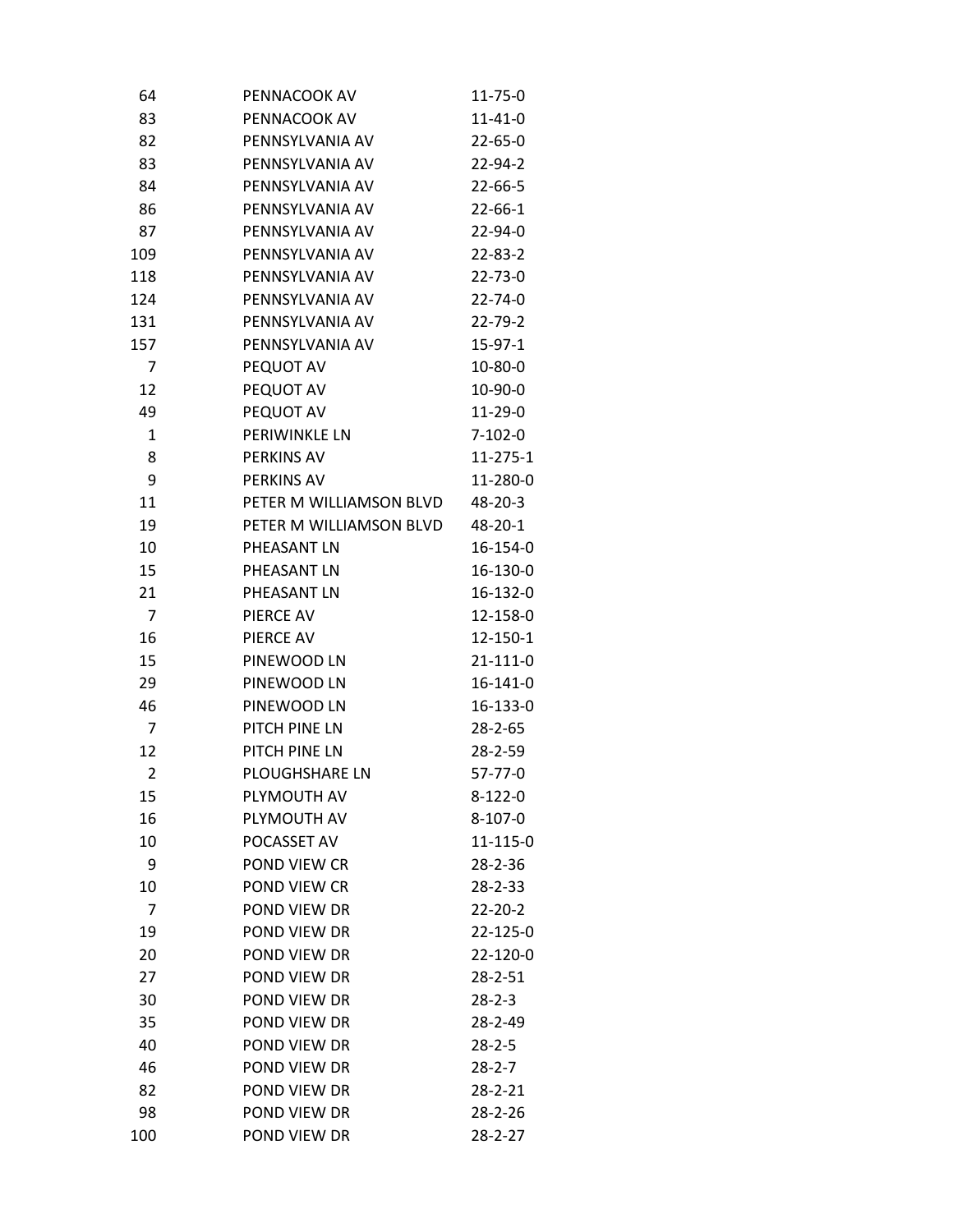| 101            | POND VIEW DR          | 28-2-28       |
|----------------|-----------------------|---------------|
| 53             | PONTIAC ST            | $4 - 68 - 1$  |
| 7              | <b>POPLAR LN</b>      | 22-122-0      |
| 8              | POPLAR LN             | $28 - 2 - 66$ |
| 15             | PROSPECT AV           | $7 - 225 - 2$ |
| 24             | PROSPECT AV           | $7 - 233 - 0$ |
| 45             | PROSPECT AV           | $7 - 105 - 1$ |
| 55             | PROSPECT AV           | $7-107-1$     |
| 79             | PROSPECT AV           | $7-113-0$     |
| 36 R           | PULPIT ROCK RD        | 43-23-0       |
| 42             | PULPIT ROCK RD        | 43-26-0       |
| 2              | <b>PURITAN DR</b>     | 29-179-0      |
| 3              | <b>PURITAN DR</b>     | 29-181-0      |
| 9              | <b>PURITAN DR</b>     | 34-72-0       |
| 14             | <b>PURITAN DR</b>     | 34-64-0       |
| 29             | <b>PURITAN DR</b>     | 34-69-0       |
| 33             | <b>PURITAN DR</b>     | 29-192-0      |
| 47             | <b>PURITAN DR</b>     | $28 - 25 - 0$ |
| 52             | <b>PURITAN DR</b>     | 28-18-0       |
| $\overline{2}$ | <b>QUAIL RUN</b>      | 48-17-44      |
| 4              | <b>QUAIL RUN</b>      | 48-17-5       |
| 4              | <b>QUAIL RUN</b>      | 48-17-23      |
| 4              | <b>QUAIL RUN</b>      | 48-17-24      |
| $\overline{2}$ | <b>QUANTAPOG RD</b>   | 49-9-2        |
| 30             | <b>QUANTAPOG RD</b>   | 49-10-11      |
| 40             | <b>QUANTAPOG RD</b>   | 49-10-8       |
| 18             | RICHMOND AV           | 17-101-0      |
| 33             | RICHMOND AV           | 12-169-0      |
| 11             | <b>ROBERTS WY</b>     | $7 - 92 - 1$  |
| 35             | <b>ROCK AV</b>        | 81-99-0       |
| 37             | <b>ROGERS WY</b>      | 12-177-5      |
| 38             | ROGERS WY             | 12-177-13     |
| 14             | <b>ROSE AV</b>        | $8 - 30 - 1$  |
| 9              | <b>ROWLAND AV</b>     | $8 - 233 - 0$ |
| $\mathbf{1}$   | <b>RUSTIC AV</b>      | $81 - 7 - 0$  |
| 9              | <b>RYANS WY</b>       | $56 - 15 - 7$ |
| 15             | <b>RYANS WY</b>       | 55-49-0       |
| 36             | SAMOSET AV            | $10 - 45 - 0$ |
| 7              | <b>SCHOOL HSE VLG</b> | $50-13-0$     |
| 11             | <b>SCHOOL HSE VLG</b> | $50-12-0$     |
| 15             | <b>SCHOOL HSE VLG</b> | $50-11-0$     |
| 23             | <b>SCHOOL HSE VLG</b> | $50 - 20 - 0$ |
| 26             | <b>SCHOOL HSE VLG</b> | $50 - 24 - 0$ |
| 27             | SCHOOL HSE VLG        | $50-19-0$     |
| 38             | <b>SCHOOL HSE VLG</b> | $50 - 28 - 0$ |
| 24             | <b>SCHOOL ST</b>      | 11-342-0      |
| 37             | <b>SCHOOL ST</b>      | 11-328-0      |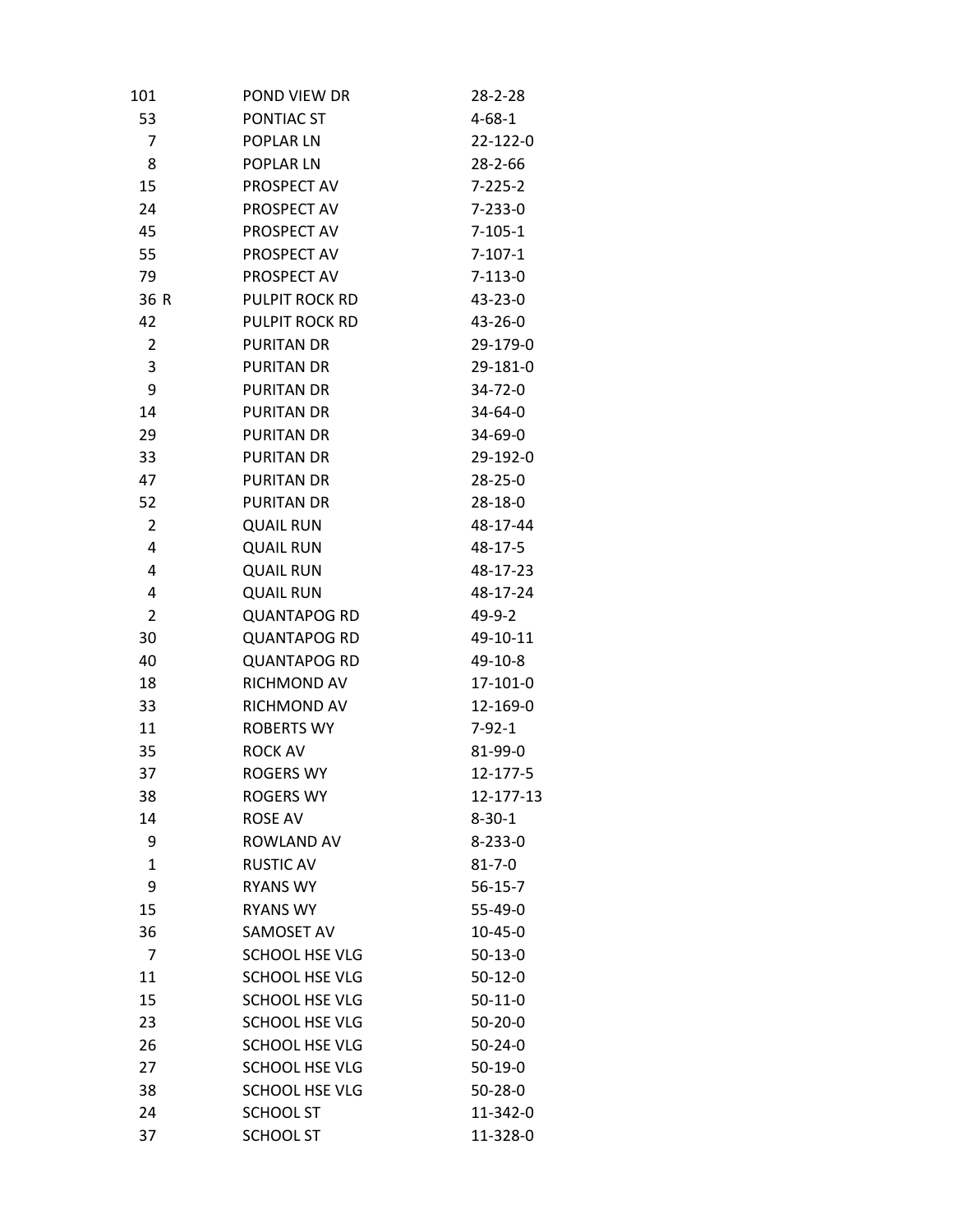| 9              | SCOTTY WY             | 12-169-2      |
|----------------|-----------------------|---------------|
| 6              | SEA GLEN RD           | $37 - 4 - 0$  |
| $\overline{7}$ | <b>SEA GLEN RD</b>    | 37-48-0       |
| 11             | <b>SEA GLEN RD</b>    | $37 - 47 - 0$ |
| 15             | <b>SEA GLEN RD</b>    | 37-46-0       |
| 18             | <b>SEA GLEN RD</b>    | 37-10-0       |
| 28             | SEA GLEN RD           | $37 - 16 - 0$ |
| 235            | SEA VIEW AV           | 19-32-0       |
| 26             | SEA VIEW AV EXT       | $9 - 56 - 0$  |
| $\mathbf{1}$   | SENGEKONTACKET RD     | $49 - 6 - 1$  |
| 19             | SENGEKONTACKET RD     | 48-49-0       |
| 39             | SENGEKONTACKET RD     | 48-65-0       |
| 2              | SETH'S PA             | 55-39-0       |
| 3              | <b>SETH'S PA</b>      | $55 - 45 - 0$ |
| 8              | <b>SETH'S PA</b>      | $55 - 41 - 0$ |
| 8              | <b>SHAW ST</b>        | 12-169-1      |
| 19             | SHAWANUE AV           | $16-9-3$      |
| 72             | SHAWANUE AV           | $15 - 60 - 1$ |
| 74             | SHAWANUE AV           | 15-60-0       |
| 7              | SHAWMUT AV            | 11-221-0      |
| 27             | SHAWMUT AV            | $17 - 8 - 0$  |
| 30             | SHAWMUT AV            | $17 - 6 - 0$  |
| 5              | <b>SHIRLEY AV</b>     | $7 - 33 - 0$  |
| 19             | SHIRLEY AV            | $7 - 30 - 0$  |
| 26             | <b>SHIRLEY AV</b>     | 7-44-0        |
| 3              | SILOAM AV             | 81-417-0      |
| 17             | SILOAM AV             | $81 - 42 - 0$ |
| 1              | <b>SPLAINE LN</b>     | 12-127-19     |
| 12             | SPRINGFIELD AV        | $16 - 17 - 1$ |
| 25             | SPRINGFIELD AV        | $16 - 26 - 0$ |
| 30             | SPRINGFIELD AV        | 16-36-2       |
| 53             | SPRINGFIELD AV        | $13 - 37 - 2$ |
| 62             | SPRINGFIELD AV        | 15-48-2       |
| 66             | SPRINGFIELD AV        | 13-39-0       |
| 10             | <b>SPRUCE AV</b>      | $8 - 153 - 0$ |
| 12             | <b>SPRUCE AV</b>      | $8 - 154 - 0$ |
| 10             | <b>STANLEY ST</b>     | $7 - 78 - 0$  |
| 11             | <b>STANLEY ST</b>     | 12-136-0      |
| 15             | <b>STANLEY ST</b>     | 12-137-0      |
| 21             | <b>STANLEY ST</b>     | 12-138-0      |
| 3              | <b>STEVENS AV</b>     | 16-218-0      |
| 35             | <b>STEVENS AV</b>     | 16-212-1      |
| 15             | <b>STONE POUND WY</b> | 48-82-0       |
| 4              | <b>STRAWBERRY LN</b>  | $50 - 76 - 0$ |
| 5              | STRAWBERRY LN         | $50 - 81 - 0$ |
| 8              | <b>STRAWBERRY LN</b>  | 50-77-0       |
| 5              | <b>SUMMERFIELD PK</b> | $8 - 72 - 0$  |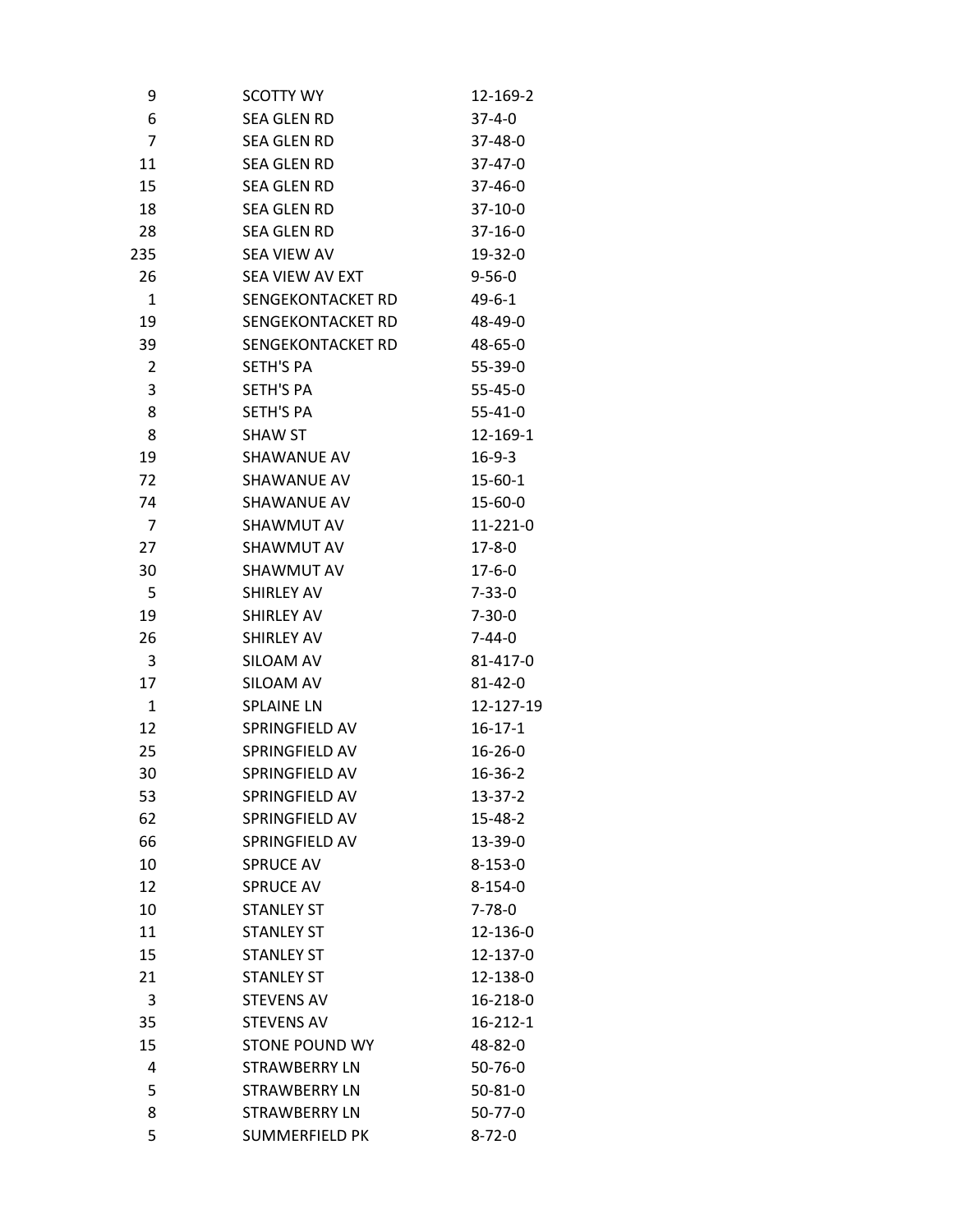| 69             | <b>SUMMIT AV</b>      | $21 - 72 - 1$ |
|----------------|-----------------------|---------------|
| 70             | <b>SUMMIT AV</b>      | $21 - 70 - 2$ |
| 75             | <b>SUMMIT AV</b>      | $21 - 73 - 0$ |
| 81             | <b>SUMMIT AV</b>      | 22-95-0       |
| 22             | <b>SUNSET RD</b>      | $7 - 164 - 1$ |
| 34             | <b>SUNSET RD</b>      | $7 - 164 - 3$ |
| 40             | <b>SUNSET RD</b>      | $7 - 164 - 5$ |
| 43             | <b>SUNSET RD</b>      | $7 - 165 - 1$ |
| 54             | <b>SUNSET RD</b>      | $7 - 162 - 3$ |
| 55             | <b>SUNSET RD</b>      | $4 - 132 - 4$ |
| 57             | <b>SUNSET RD</b>      | $4 - 132 - 3$ |
| 60             | <b>SUNSET RD</b>      | $4 - 147 - 8$ |
| 5              | <b>TABERNACLE AV</b>  | 81-391-0      |
| 12             | <b>TAMARACK LN</b>    | $30 - 22 - 0$ |
| 104            | <b>TELLETTE ST</b>    | $22 - 88 - 3$ |
| 112            | <b>TELLETTE ST</b>    | $22 - 84 - 0$ |
| 130            | <b>TELLETTE ST</b>    | $22 - 80 - 0$ |
| 134            | <b>TELLETTE ST</b>    | $22 - 80 - 3$ |
| 142            | <b>TELLETTE ST</b>    | 29-153-1      |
| 8              | <b>TIA ANNA LN</b>    | $12 - 66 - 1$ |
| 29             | <b>TIA ANNA LN</b>    | 12-59-8       |
| 36             | <b>TIA ANNA LN</b>    | $12 - 71 - 0$ |
| 38             | <b>TIA ANNA LN</b>    | $12 - 72 - 0$ |
| 12             | <b>TIFFANY DR</b>     | $36 - 7 - 0$  |
| 20             | <b>TIFFANY DR</b>     | $36 - 7 - 2$  |
| 24             | <b>TIFFANY DR</b>     | $36 - 7 - 3$  |
| 44             | <b>TIFFANY DR</b>     | $36 - 7 - 11$ |
| 48             | <b>TIFFANY DR</b>     | $36 - 7 - 12$ |
| 4              | <b>TIFFANY LN</b>     | $36 - 7 - 5$  |
| 8              | <b>TIFFANY LN</b>     | $36 - 7 - 6$  |
| $\overline{7}$ | <b>TORILN</b>         | $55-19-0$     |
| 8              | <b>TORILN</b>         | $55 - 15 - 0$ |
| 9              | <b>TORILN</b>         | $55 - 18 - 0$ |
| 18             | <b>TOWANTICUT AV</b>  | $7-180-0$     |
| 25             | <b>TOWANTICUT AV</b>  | $7-142-0$     |
| 65             | <b>TOWANTICUT AV</b>  | $7-103-0$     |
| 35             | <b>TOWER RIDGE RD</b> | 29-171-0      |
| 75             | <b>TRADEWINDS RD</b>  | 21-113-0      |
| 89             | <b>TRADEWINDS RD</b>  | 21-116-0      |
| 58             | <b>TRINITY PK</b>     | 81-179-0      |
| 63             | <b>TRINITY PK</b>     | 81-112-0      |
| 79             | <b>TRINITY PK</b>     | 81-326-0      |
| 81             | <b>TRINITY PK</b>     | 81-395-0      |
| 4              | <b>TROY ST</b>        | 4-117-0       |
| 5              | <b>TROY ST</b>        | $4 - 111 - 2$ |
| 25             | <b>TUCKERNUCK AV</b>  | 10-123-0      |
| 35             | UPLAND DR             | 24-20-0       |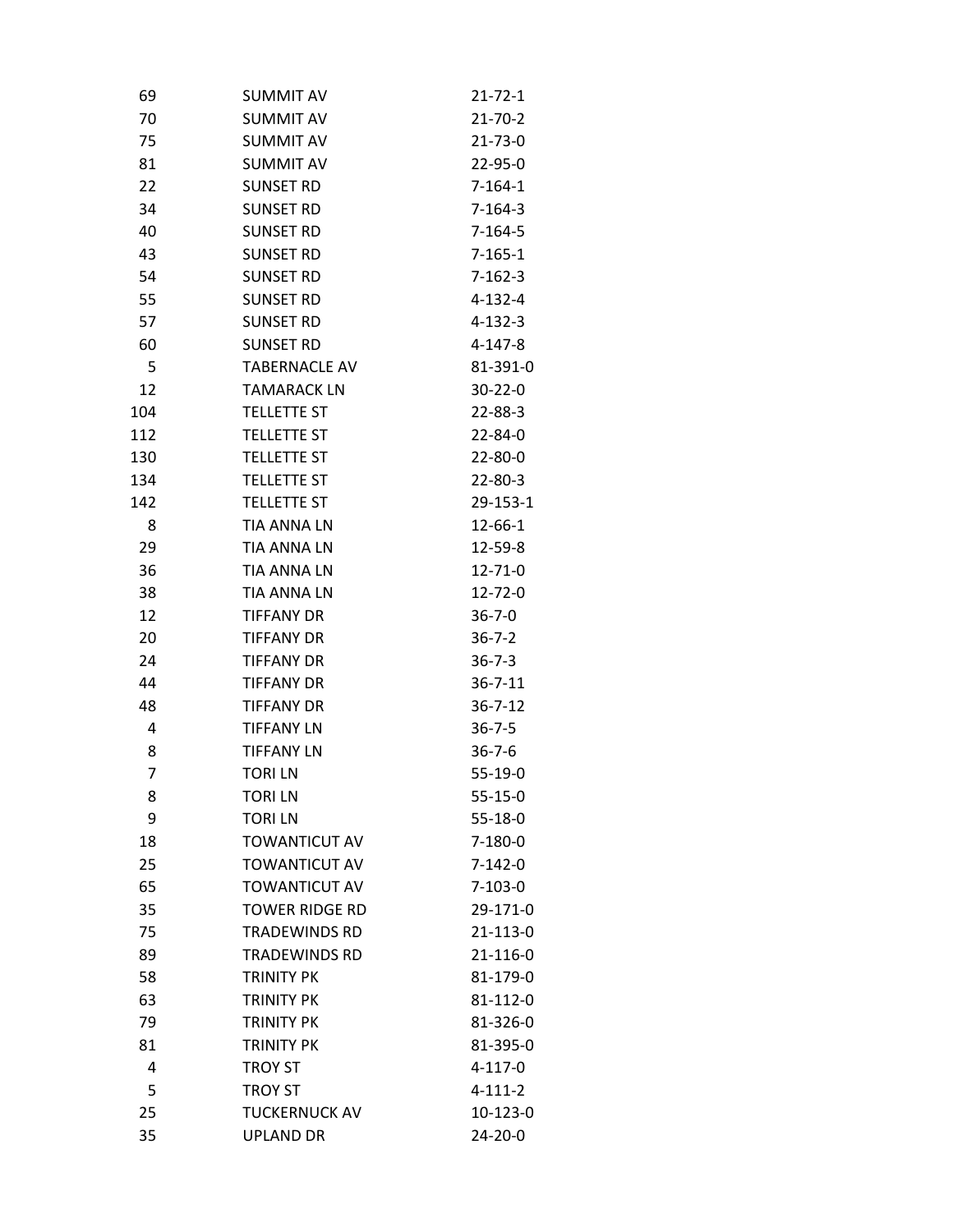| 51             | <b>UPLAND DR</b>        | 24-20-3       |
|----------------|-------------------------|---------------|
| 11             | <b>UPPER DOUGLAS LN</b> | 16-108-0      |
| 21             | <b>UPPER DOUGLAS LN</b> | 16-109-0      |
| 4              | <b>UPPER MEADOW LN</b>  | $35 - 56 - 0$ |
| 16             | <b>VICTORIAN PK</b>     | 81-362-0      |
| 3              | <b>VINEYARD AV</b>      | 11-359-0      |
| 11             | <b>VINEYARD AV</b>      | 11-362-0      |
| 19             | <b>VINEYARD AV</b>      | 11-369-0      |
| 29             | <b>VINEYARD AV</b>      | 11-374-0      |
| 40             | <b>VINEYARD AV</b>      | 11-240-0      |
| 44             | <b>VINEYARD AV</b>      | 11-242-0      |
| 51             | <b>VINEYARD AV</b>      | 11-278-0      |
| 58             | <b>VINEYARD AV</b>      | 11-260-0      |
| 64             | <b>VINEYARD AV</b>      | 12-159-0      |
| 140            | <b>VINEYARD AV</b>      | 12-132-0      |
| 142            | <b>VINEYARD AV</b>      | 12-131-1      |
| 21             | <b>VINEYARD AV EXT</b>  | $12 - 5 - 0$  |
| $\overline{7}$ | W CLINTON AV            | 81-60-0       |
| 8              | <b>WACHUSET AV</b>      | $21 - 46 - 0$ |
| 19             | <b>WACHUSET AV</b>      | $21 - 38 - 0$ |
| 23             | <b>WACHUSET AV</b>      | $21 - 38 - 1$ |
| 32             | <b>WASHINGTON AV</b>    | $21 - 48 - 0$ |
| 35             | <b>WASHINGTON AV</b>    | $21 - 21 - 0$ |
| 41             | <b>WASHINGTON AV</b>    | $21 - 8 - 2$  |
| 64             | <b>WASHINGTON AV</b>    | $21 - 70 - 1$ |
| 70             | <b>WASHINGTON AV</b>    | $21 - 71 - 0$ |
| 71             | <b>WASHINGTON AV</b>    | $21 - 2 - 0$  |
| 72             | <b>WASHINGTON AV</b>    | $21 - 71 - 1$ |
| 81             | <b>WASHINGTON AV</b>    | 22-113-2      |
| 87             | <b>WASHINGTON AV</b>    | 22-112-1      |
| 98             | <b>WASHINGTON AV</b>    | 22-107-6      |
| 104            | <b>WASHINGTON AV</b>    | 22-107-1      |
| 5              | <b>WATERVIEW RD</b>     | $34 - 14 - 0$ |
| 40             | <b>WATERVIEW RD</b>     | 34-22-0       |
| $\overline{7}$ | <b>WEBAQUA RD</b>       | 12-123-1      |
| 9              | <b>WEBAQUA RD</b>       | 12-122-0      |
| 16             | <b>WEBAQUA RD</b>       | 16-235-0      |
| 20             | <b>WEBAQUA RD</b>       | 12-107-6      |
| 59             | <b>WEBAQUA RD</b>       | 12-96-0       |
| 34             | <b>WEBSTER AV</b>       | $4 - 59 - 0$  |
| 11             | <b>WENDALL AV</b>       | $3 - 95 - 0$  |
| 5              | <b>WESLEYAN GROVE</b>   | 81-153-0      |
| 10             | <b>WESLEYAN GROVE</b>   | $81 - 27 - 0$ |
| 24             | <b>WESLEYAN GROVE</b>   | 81-143-0      |
| 60             | <b>WEST AV</b>          | $2 - 9 - 0$   |
| 70             | <b>WEST AV</b>          | $2 - 7 - 0$   |
| 17             | <b>WEST MEADOW LN</b>   | 35-50-0       |